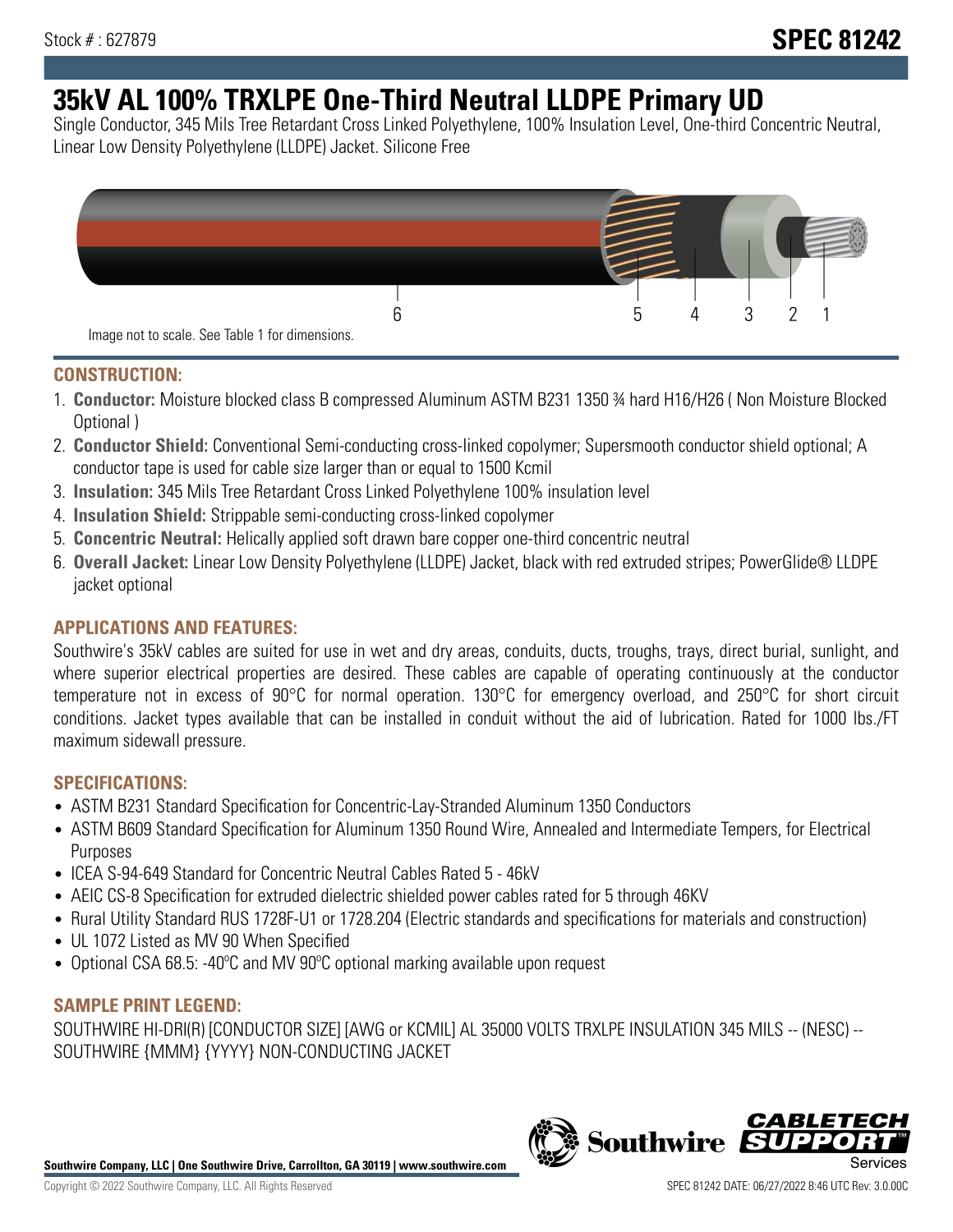# Stock # : 627879 **SPEC 81242**

## **Table 1 – Weights and Measurements**

| Stock<br>Number | Cond.<br><b>Size</b> | <b>Diameter</b><br>Over<br>Conductor | <b>Diameter</b><br>Over<br>Insulation | Insul.<br><b>Thickness</b> | Diameter<br>Over<br>Insulation<br><b>Shield</b> | Concentric<br><b>Neutral</b> | Neutral DC<br>Resistance<br>$25^{\circ}$ C | Jacket<br><b>Thickness</b> | Approx.<br>0D | Approx.<br>Weight | Min<br>Bending<br>Radius | Max Pull<br>Tension* |
|-----------------|----------------------|--------------------------------------|---------------------------------------|----------------------------|-------------------------------------------------|------------------------------|--------------------------------------------|----------------------------|---------------|-------------------|--------------------------|----------------------|
|                 | AWG/<br>Kcmil        | inch                                 | inch                                  | mil                        | inch                                            | No. x AWG                    | $\Omega$ /1000ft                           | mil                        | inch          | ID<br>/1000ft     | <b>Inch</b>              | $\mathsf{lb}$        |
| 627879          | 2/0<br> 19           | 0.395                                | 1.122                                 | 345                        | .222                                            | 7x14                         | 0.376                                      | 50                         | .450          | 847               | 110                      | 799                  |

All dimensions are nominal and subject to normal manufacturing tolerances

◊ Cable marked with this symbol is a standard stock item

\* Pulling tension based on pulling eye directly connected to conductor

! UL listed MV-90 Rated

^ HiDri Plus® - Water Blocking Powder

^^ HiDri Plus® - Water Blocking Powder. All Black Jacket

† 2/3 Concentric Neutral

§ HiDri Plus® - Water Blocking Powder. CSA Listed

#### **Table 2 – Electrical and Engineering Data**

| Cond                  | DC<br>Resistance<br>@25°C | АC<br>Resistance<br>$@90^{\circ}C$ | Capacitive<br>Reactance @<br>60Hz | Inductive<br>Reactance<br>@ 60Hz | Charging<br>Current | <b>Dielectric</b><br>Loss | Zero<br>'Sequence,<br>Impedance* | Positive<br>Sequence<br>Impedance <sup>®</sup> | Short<br>Circuit<br>Current <sup>@</sup><br>30 Cycle | Allowable<br>Ampacity in<br>Duct 90°C1 | Allowable<br>Ampacity<br><b>Directly</b><br>Buried 90°C‡ |
|-----------------------|---------------------------|------------------------------------|-----------------------------------|----------------------------------|---------------------|---------------------------|----------------------------------|------------------------------------------------|------------------------------------------------------|----------------------------------------|----------------------------------------------------------|
| AWG/<br>Kcmil         | $\Omega/1000$ ft          | $\Omega/1000$ ft                   | $M\Omega^*1000$ ft                | $\Omega/1000$ ft                 |                     | A/1000ft W/1000ft         | $\Omega/1000$ ft                 | $\Omega$ /1000ft                               | Amp                                                  | Amp                                    | Amp                                                      |
| $\frac{2}{0}$<br>(19) | 0.133                     | 0.167                              | 0.065                             | 0.050                            | 0.311               | .886                      | $0.456 + 0.197$ 0.168+ $0.049$   |                                                | 2627.1                                               | 185                                    | 220                                                      |

\* Calculations are based on three cables triplexed / concentric shield / Conductor temperature of 90°C / Shield temperature of 45°C / Earth resistivity of 100 ohmsmeter

† Ampacities are based on Figure 7 of ICEA P-117-734 (Single circuit trefoil, 100% load factor, 90°C conductor temperature, earth RHO 90, 36" burial depth)

‡ Ampacities are based on Figure 1 of ICEA P-117-734 (Single circuit trefoil, 100% load factor, 90°C conductor temperature, earth RHO 90, 36" burial depth)

#### **Table 3 – Weights and Measurements (Metric)**

| Stock<br>Number | Cond.<br>Size <sup>1</sup> | <b>Diameter</b><br><b>Over</b><br>Conductor | <b>Diameter</b><br><b>Over</b><br>Insulation | Insul.<br><b>Thickness</b> | <b>Diameter</b><br>Over<br>Insulation<br><b>Shield</b> | Concentric<br><b>Neutral</b> | Neutral DC<br>Resistance<br>$25^{\circ}$ C | Jacket<br><b>Thickness</b> | Approx.<br>OD | Approx.<br>Weight | Min<br>Bending<br>Radius | Max Pull<br>Tension* |
|-----------------|----------------------------|---------------------------------------------|----------------------------------------------|----------------------------|--------------------------------------------------------|------------------------------|--------------------------------------------|----------------------------|---------------|-------------------|--------------------------|----------------------|
|                 | AWG/<br>Kcmil              | mm                                          | mm                                           | mm                         | mm                                                     | No. x AWG                    | $\Omega$ /km                               | mm                         | mm            | ka/km             | mm                       | newton               |
| 627879          | 2/0<br>(19)                | 10.03                                       | 28.50                                        | 8.76                       | 31.04                                                  | 7x14                         | .23                                        | 1.27                       | 36.83         | 1260              | 2794.00                  | 3556                 |

All dimensions are nominal and subject to normal manufacturing tolerances

◊ Cable marked with this symbol is a standard stock item

\* Pulling tension based on pulling eye directly connected to conductor

! UL listed MV-90 Rated

^ HiDri Plus® - Water Blocking Powder

^^ HiDri Plus® - Water Blocking Powder. All Black Jacket

† 2/3 Concentric Neutral

§ HiDri Plus® - Water Blocking Powder. CSA Listed

## **Table 4 – Electrical and Engineering Data (Metric)**

| 2/0<br>(19) | 4364.ر | 0.55 | 0.0198 | 0.1640 | .020 | 6.1877 | $ 0.456 + i0.197 0.168 + i0.049 $ | 2627.1 | 185 | 220 |
|-------------|--------|------|--------|--------|------|--------|-----------------------------------|--------|-----|-----|
|             |        |      |        |        |      |        |                                   |        |     |     |

\* Calculations are based on three cables triplexed / concentric shield / Conductor temperature of 90°C / Shield temperature of 45°C / Earth resistivity of 100 ohmsmeter



*CABLE* 

 $\Box$ 

**Southwire**